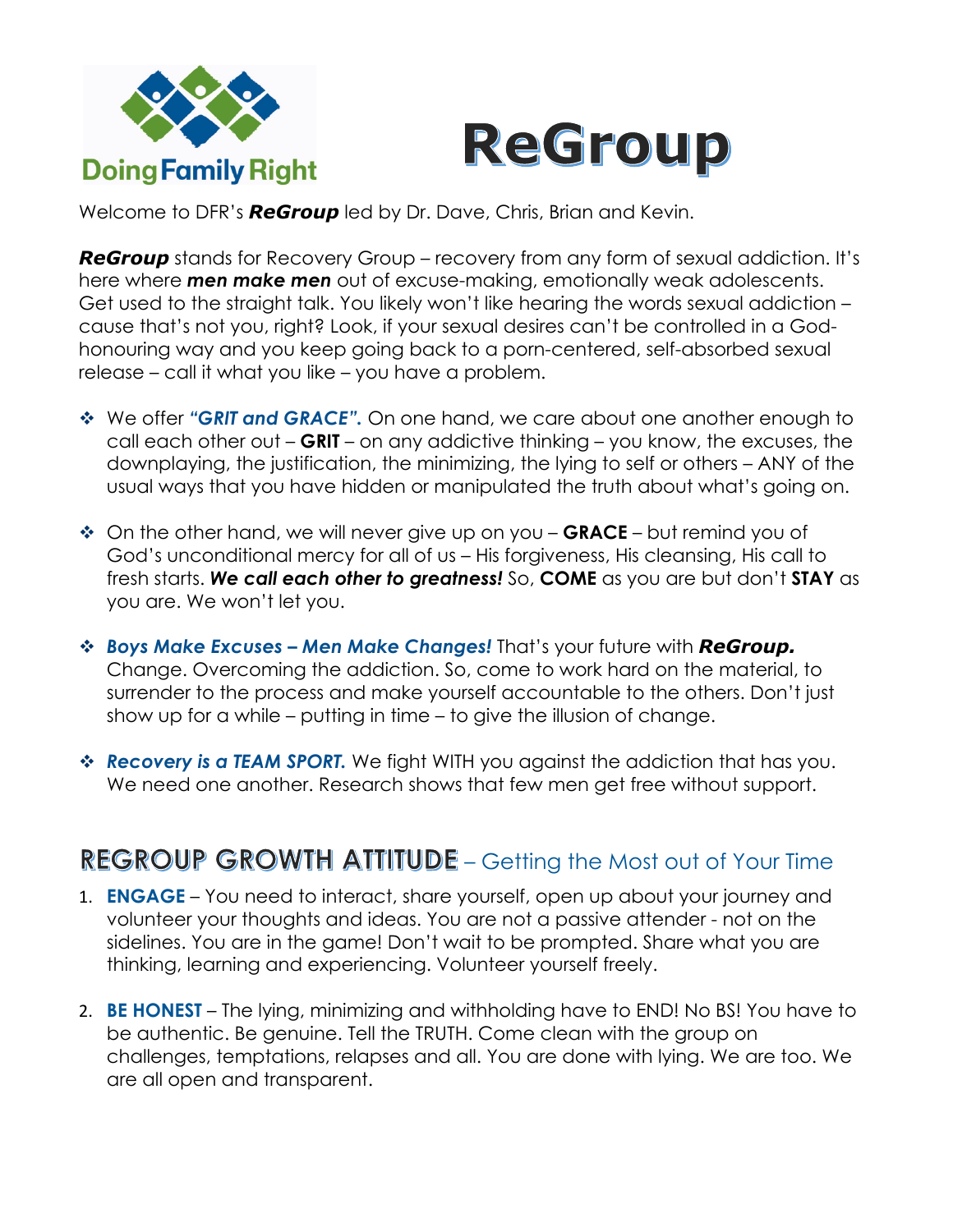- 3. **CARE**  Step up to help the other guys. Encourage with words, phone calls and affirmation. Consider visits outside the group. Pray for and with brothers, send Scripture and text support. Love Long and Hard!
- 4. **REACH OUT** It's fully on you to make a call, text, message on What's App if you are tempted or struggling. POWER grows in secret. You are not alone. Man up and reach out. Recovery is a TEAM SPORT.
- 5. **HUMILITY** It starts with honest acknowledgement that you need help. Come to submit and learn. Shame drives you inward and isolates you. Humbleness causes you to admit shortcomings and an eagerness to learn.
- 6. **RESPECT**  Don't be the weakest link. Do your work. Read, grow and push yourself and thus others by your example. Text to inform if you are not making ReGroup and share why.
- 7. **CONFIDENTIALITY** You know this and want this. What is shared in the group stays in the group. No names or details are shared elsewhere to anyone. Be open with the guys in the group but only THOSE guys. Be trustworthy on this.
- 8. **GRIT & GRACE** Gently rub off the rough spots. Call each other to greatness. Be loyal in times of struggle. Challenge the excuses, alibis, explanations, minimization or justification. Challenge as well the quitting, the giving up and the "I can't do this mentality." Step up and be a wingman.
- 9. **FAITH** We all need Jesus. Decide to fully surrender to the Lord and His plan for your life. Choose to read and apply His Word. HE will anchor you through this challenging process of recovery.

**REGROUP IS YOUR BAND OF BROTHERS!** These men are your Wingmen. Be a Wingman for them too!

## THE RECOVERY PROCESS

- 1. **REGULAR ATTENDANCE** Build growth momentum by staying committed to not missing the group. You will get insights, strategies, support and encouragement every week. You will be pointed back to the call to deepen your faith and trust iun God's strength to deal with the addiction.
- 2. **DAILY ACCOUNTABILITY** Get a *Wingman* one who will walk with you steadily in your recovery. Also, be open and authentic with the men in ReGroup. Admit your struggles, call out if triggered, reveal temptations and confess relapses. Share your journey day to day.